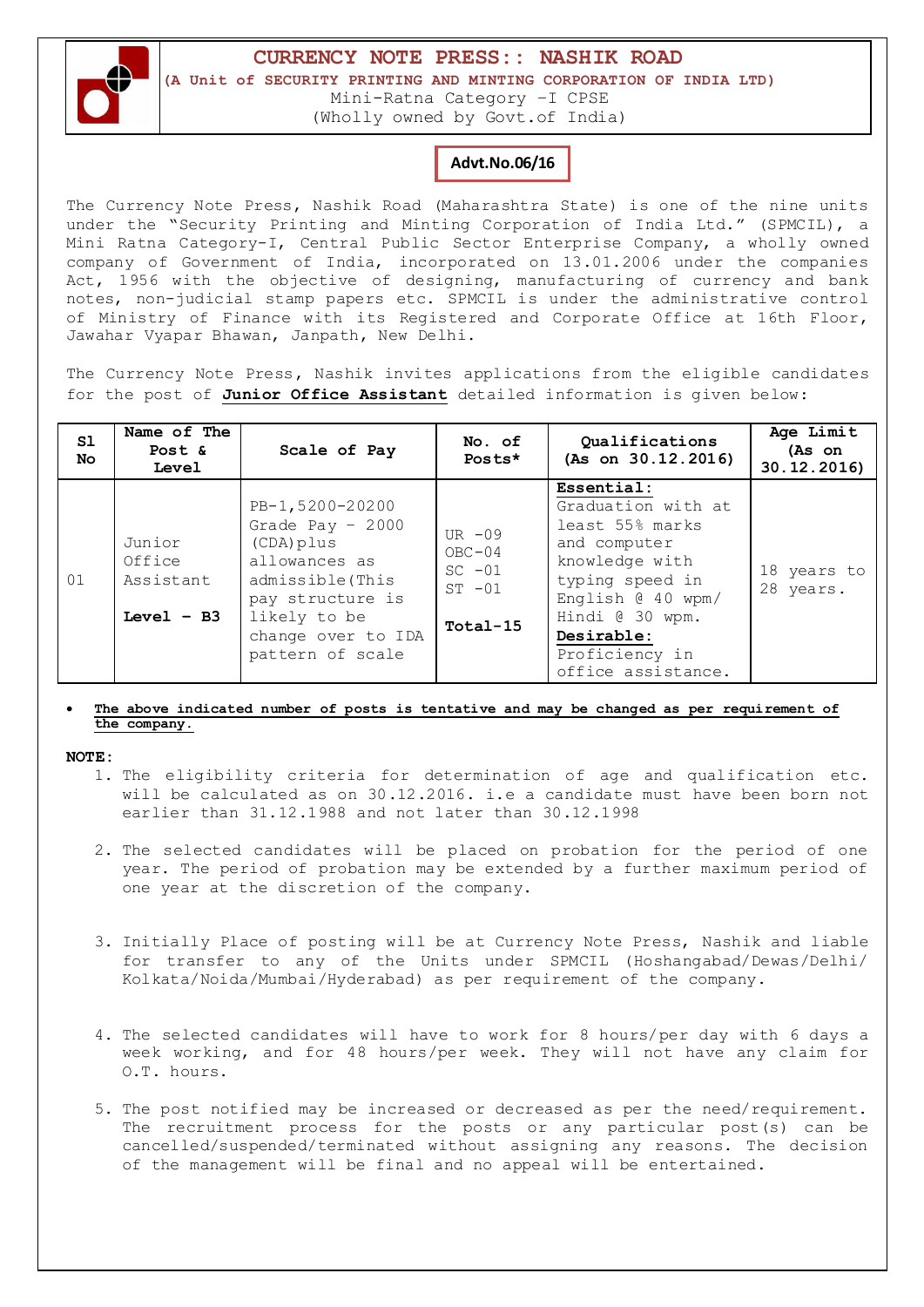- 6. Those already working in Central Government/State Government PSU/Corporation should produce **"No Objection Certificate**" from their present employer at the time of Online Test. A proper and unconditional relieving order/discharge certificate from the previous employer will have to be produced by the candidate at the time of joining.
- 7. Management reserves the right to call for any additional documentary evidence in support of educational qualification & experience of the applicant.
- 8. Canvassing in any form will be a disqualification.
- 9. For any disputes the jurisdiction shall be Nashik city only.
- 10. Person who has been dismissed from the service of any Govt./PSU/CPSE organization need not apply.

11. Candidates whose results are awaited as on 30.12.2016 need not apply. Applicant must have passed the full time Graduation Degree from recognized university/college/institute.

### **UPPER AGE LIMIT IS RELAXABLE AS UNDER:**

Upper age limit will be relaxed as under:

| Sr. No | Category                                                                                                                      | Relaxation in Age                                                                                                                       |  |
|--------|-------------------------------------------------------------------------------------------------------------------------------|-----------------------------------------------------------------------------------------------------------------------------------------|--|
| (i)    | Scheduled Caste/Scheduled Tribe(SC/ST)                                                                                        | By 5 years, i.e. up to 33 years                                                                                                         |  |
| (iii)  | Other Backward Classes (OBC)                                                                                                  | By 3 years, i.e. up to 31 years                                                                                                         |  |
| (iii)  | Persons with Disabilities (PWD)                                                                                               | By 10 years (GEN) 13 years (OBC) &<br>$15$ years (SC/ST)                                                                                |  |
| (iv)   | Ex-Servicemen                                                                                                                 | To the extent of service rendered<br>by them in Armed Forces plus an<br>additional period of 3 years<br>subject to maximum of 50 years. |  |
| (v)    | Widows/divorced women/ women judicially<br>separated who are not re-married                                                   | By 10 years                                                                                                                             |  |
| (vi)   | Candidates domiciled in the state of<br>Jammu and Kashmir during the period from<br>1st January, 1980 to 31st December, 1989. | By 5 years                                                                                                                              |  |
| (V)    | Departmental candidates                                                                                                       | Up to 40 years, (in case of SC/ST<br>45 years).                                                                                         |  |

- PWD and Ex-servicemen will be adjusted by Horizontal Reservation i.e. the selected candidates will be adjusted against the categories of SC/ST/OBC/General to which they belong.
- For orthopedically handicapped candidate disability should not be in either hand. Visually impaired candidates are not eligible to apply for the above mentioned posts.
- For any other category, the age relaxation as per Govt. rules as promulgated from time to time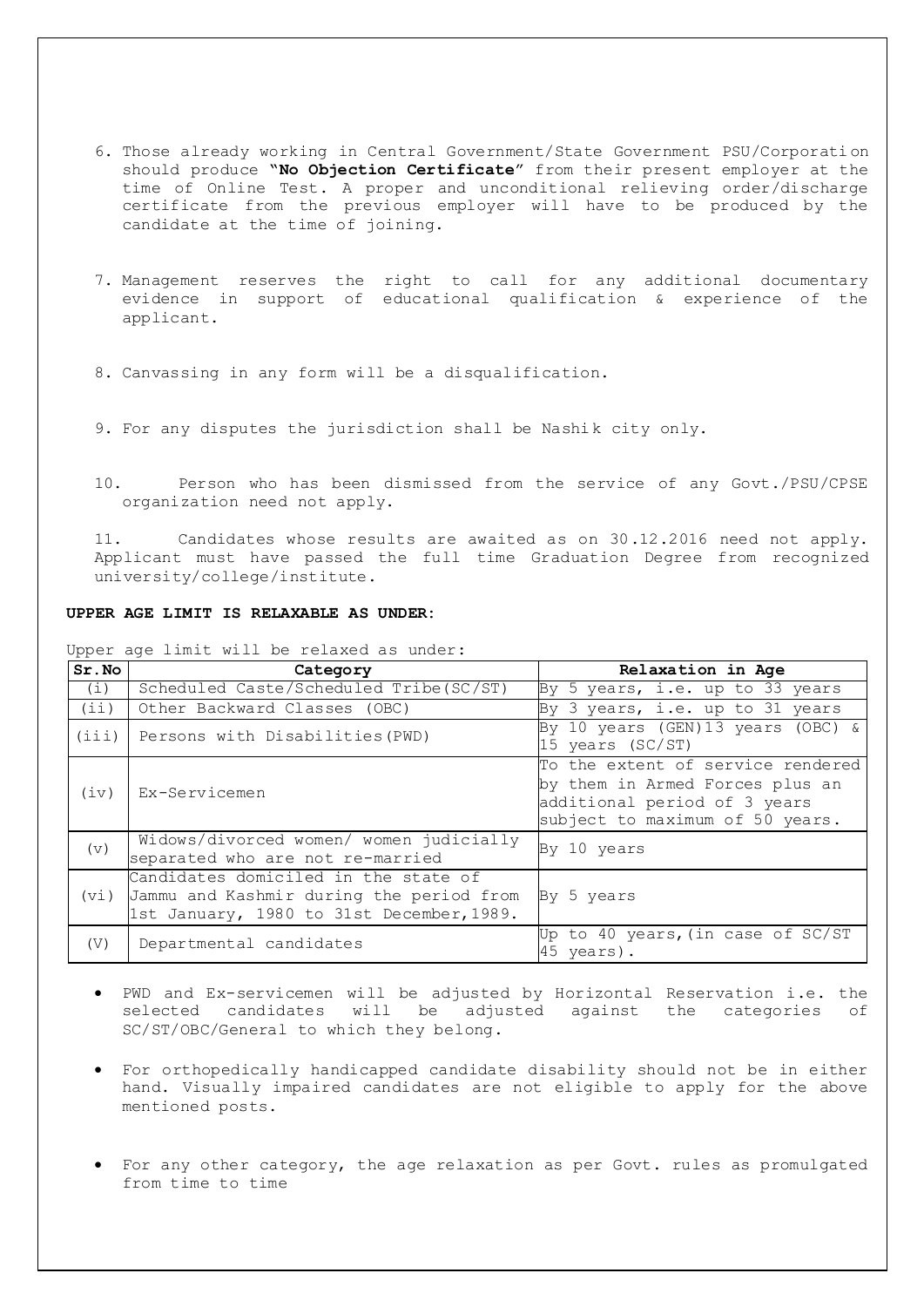#### **EXAMINATION FEE:**

 $\overline{\phantom{a}01.}$ 

- 1. Applicants/ Candidates are required to pay non-refundable Application Fee of **350/**-(Rupees Three hundred fifty only) to be disbursed through online payment only between **01.12.2016** to **30.12.2016**. (Candidate will be levied Service Tax and Service Charge from their transaction Bank as applicable).
- 2. No other mode of payment will be accepted, application fee once paid will not be refunded under any circumstances. Candidates are therefore, requested to verify their eligibility before payment of the application fee.
- 3. No application fee need to be paid by the candidates belonging to SC/ST/Physically Challenged category-PWD/Ex-Serviceman.

### **SELECTION PROCESS: Junior office Assistant:**

I. The process of selection for the post shall comprise of Skill Test on Computer environment, followed by Online Test. Only those candidates who qualify in Skill Test will be called for Online Test. Skill Test will be of qualifying nature only.

| Ul.Junior Office Assistant |                    |                          |            |                        |  |  |
|----------------------------|--------------------|--------------------------|------------|------------------------|--|--|
| Sr.<br>No.                 | Test Type          | Max. No. of<br>Questions | Max. Marks | Max. Time<br>scheduled |  |  |
|                            | Logical Reasoning  | 40                       | 40         |                        |  |  |
| $\mathcal{L}$              | General Awareness  | 40                       | 40         | 120 Minutes            |  |  |
| 3                          | English Language   | 40                       | 40         |                        |  |  |
| 4                          | Computer Knowledge | 40                       | 40         |                        |  |  |
| 5                          | Numerical Ability  | 40                       | 40         |                        |  |  |

II. The Objective type of online examination will consist of tests for:-

The test will be in bilingual form i.e. Hindi & English language except the English language section which will be available only in English.

- III. In the Selection process, an applicant has to secure minimum marks in each of the tests and rank sufficiently higher to get selected. The minimum marks will be decided by the Company based on the performance of the applicants in the online examination. However since the final selection would depend on the number of vacancies as also relative performance, merely qualifying in the online examination will not entitle an applicant to appointment in the Company. The final merit list will be drawn by the marks obtained in the online examination.
	- IV. The Scores of Online Examination are obtained by adopting the following procedure:
	- (i) Number of questions answered correctly by a candidate in each objective test is considered for arriving at the Corrected Score.
	- (ii) The Corrected Scores so obtained by a candidate are made equivalent to take care of the minor difference in difficulty level, if any, in each of the objective tests held in different sessions to arrive at the Equated Scores\*

\* Scores obtained by candidates on any test are equated to the base form by considering the distribution of scores of all the forms. (iii)Test-wise scores and scores on total is reported with decimal point up to two digits.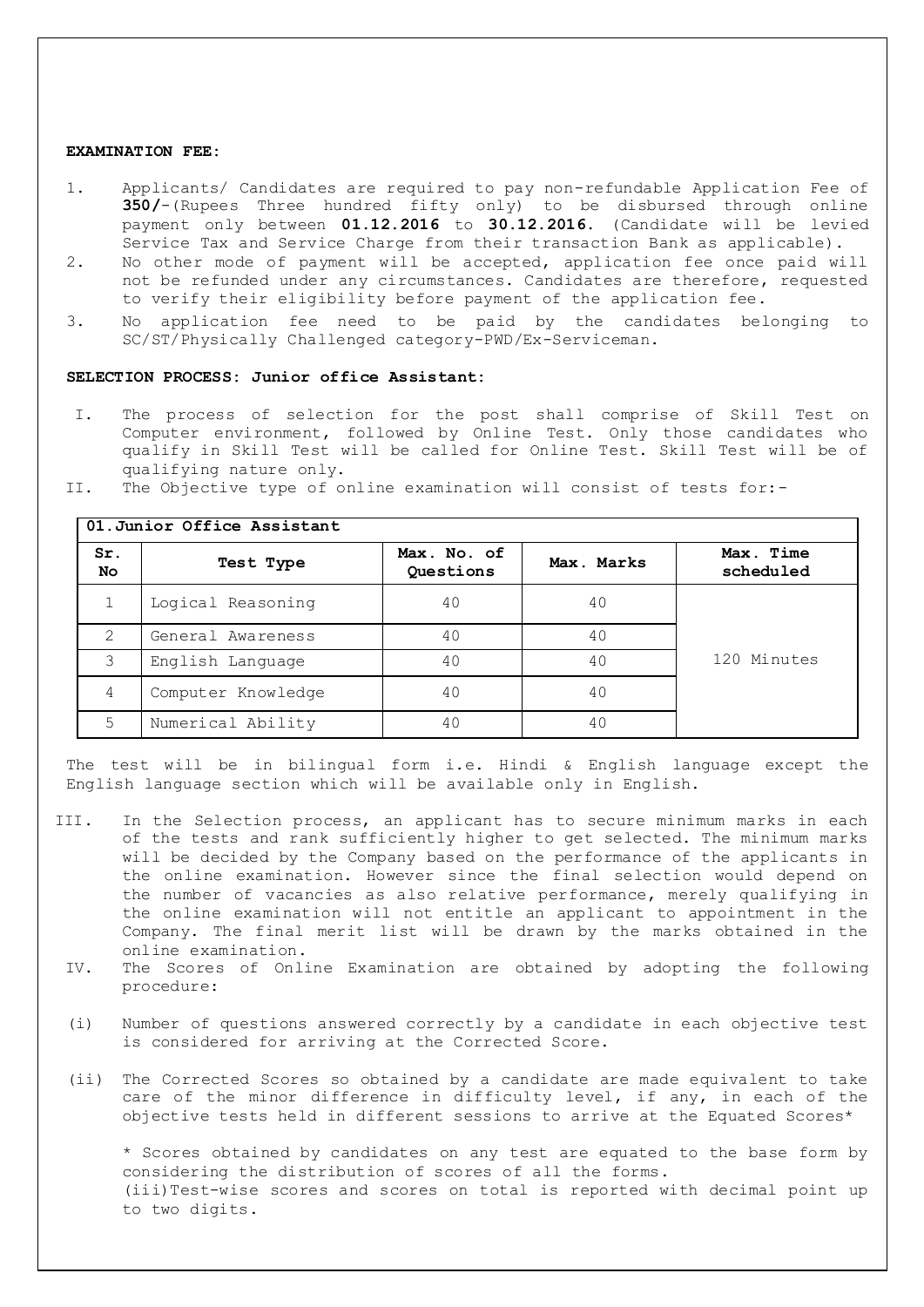### **(iv). There is No Negative Marking.**

- V. In the Selection process, an applicant has to obtain high marks in the test and rank sufficiently higher to be allowed for next stage for further process of selection. The minimum marks will be decided by the Company based on the performance of the applicants in the written examination only. However, since the final selection would depend on the number of vacancies as also relative performance, merely qualifying in the written examination will not entitle an applicant to appointment in the Company. The final merit list will be drawn by the marks obtained in the written examination only.
- VI. The Skill Test/online written examination will be held tentatively in the month of **January' 2017/February'2017**. The exact date, session, reporting time of examination will be mentioned in the call letter. The written examination will be conducted online in venues given in the respective call letters. The applicants will have to take the examination on and date and time as indicated in the call letter at their own cost. Candidates have to make their own arrangement for lodging and boarding for appearing in Skill Test/Online examination. The applicants are requested to keep checking the Company's website http://cnpnashik.spmcil.com for any change in the examination dates.
- VII. The Skill Test & online written Examination will be conducted at the following centres: Nashik (Maharashtra) 2)Mumbai/Navi Mumbai/Greater Mumbai/Thane.
- VIII. Applicants should select only one centre. Choice of centre once exercised by the applicant will be final. No request for change of centre/venue/date/session for Skill Test/online examination shall be entertained. If sufficient number of applicants does not opt for a particular centre for Skill Test/online examination, the Company reserves the right to allot any other adjacent centre to those applicants OR if the number of applicants is more than the capacity available for Skill Test/online examination for a centre. The Company reserves the right to cancel any of the centres and/or add some other centres at its discretion, depending upon the response, administrative feasibility etc. The Company also reserves the right to allot the applicants to any of the centres other than the one he/she has opted for either within the state or outside the state.
	- IX. All applicants will have to appear for the Skill Test/Online written examination at their own risks and expenses. Company will not be responsible for any injury or losses etc. of any nature.
	- X. Admission to the Skill Test/Online written examination will be purely provisional without verification of Age /qualification/ experience/ category (SC/ST/OBC/PWD/Ex-S) etc. of the applicants. Each applicant should, therefore, ensure that he/she fulfils the eligibility criteria and that the particulars furnished in the application are complete and correct in all respects. In case it is decided at any stage that an applicant does not fulfil the eligibility criteria and/ or has furnished incorrect/ false information or has suppressed any material information, his/her candidature will be cancelled. If any of these short comings are detected after appointment his/her services will be summarily terminated without giving any notice, or any compensation in lieu thereof.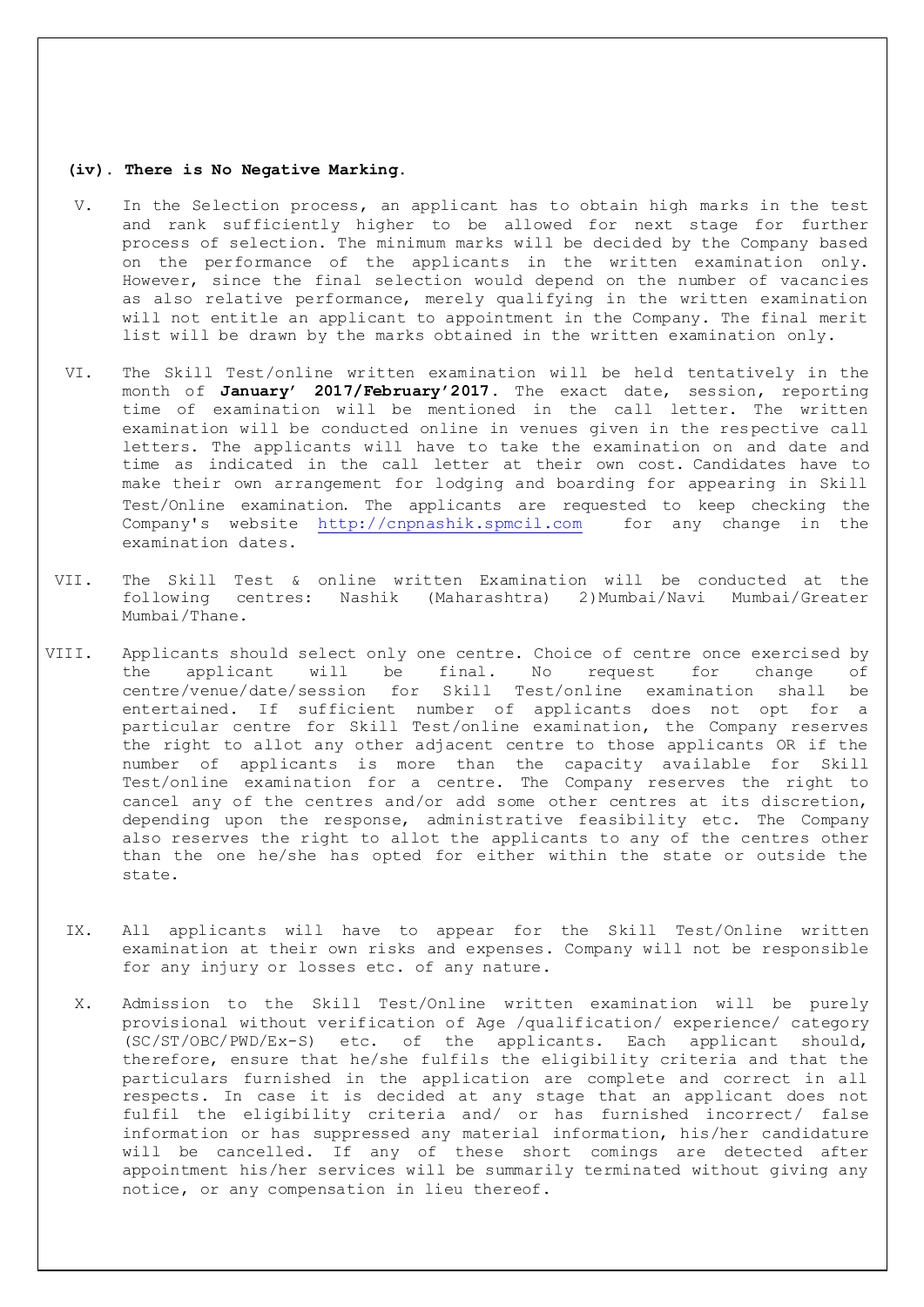- XI. **Download of Call letter** Applicants who have registered Online will be allowed to download online call letters for the "Online" examination on the basis of the information furnished In the Online application. No detail scrutiny of application will be carried out at the time of issuing call letters Online. The call letters can be downloaded from the Company's website http://cnpnashik.spmcil.com. Once the applicant clicks the relevant link, he/she can access the window for call letter download. The applicant is required to use (I) Registration Number/Roll Number, (II)Password/Date of Birth for downloading the call letter. Applicants are required to affix recent recognizable photograph on the call letter preferably the same as provided during registration. Applicants have to appear at the examination centre with (i) Original Call Letter and (ii)Original Photo Identity Proof as specified and mentioned in call letter. Applicants are also required to bring one photocopy of the original photo identity proof. Intimation for downloading call letter will also be sent through email/SMS to the email id and mobile number as given by them in the online application form. However, applicants should keep checking the *above* website for latest updates.
- XII. **Applicants reporting late for Skill Test/online examination**: Applicants reporting late for Skill Test/online examination i.e. after the reporting time specified on the call letter for Examination will not be permitted to take the Test/examination. The reporting time mentioned on the call letter is prior to the Start time of the test. Though the duration of the examination is 2 hours, applicants may be required to present at the venue for about 4 hours including the time required for completion of various formalities such as verification and collection of various requisite documents, logging in, giving of instructions for online test.
- XIII. The possibility of occurrence of some problem in administration of the examination cannot be ruled out completely which may impact test delivery and/or result from being generated. In that event*,* every effort will be made to rectify such problem, which may include movement of candidates, delay in test. Conduct of a re-exam is at the absolute discretion of test conducting body. Candidates will not have any claim for a re-test. Candidates not willing to move or not willing to participate in the delayed process of test delivery shall be summarily rejected from the process.
	- XIV. If the examination is held in more than one session, the scores across various sessions will be equated to adjust for slight differences in difficulty level of different test batteries used across sessions. More than one session are required if the nodes capacity is less or some technical disruption takes place at any center or for any applicant.
	- XV. In order to overcome the possibility of applicants seeking help of other applicants during the written examination, an analysis of the responses (answers) of individual applicants with those of other applicants in the written examination to detect patterns of similarity of right and wrong answers will be done. On the basis of such an analysis, it is inferred/concluded that the responses have been shared and scores obtained are not genuine/valid, the Company reserves the right to cancel the candidature of the concerned applicant and the result of such applicants (disqualified) will be withheld. Hence the applicants are advised in their own interests not to indulge in any unfair practice/ malpractice in the examination.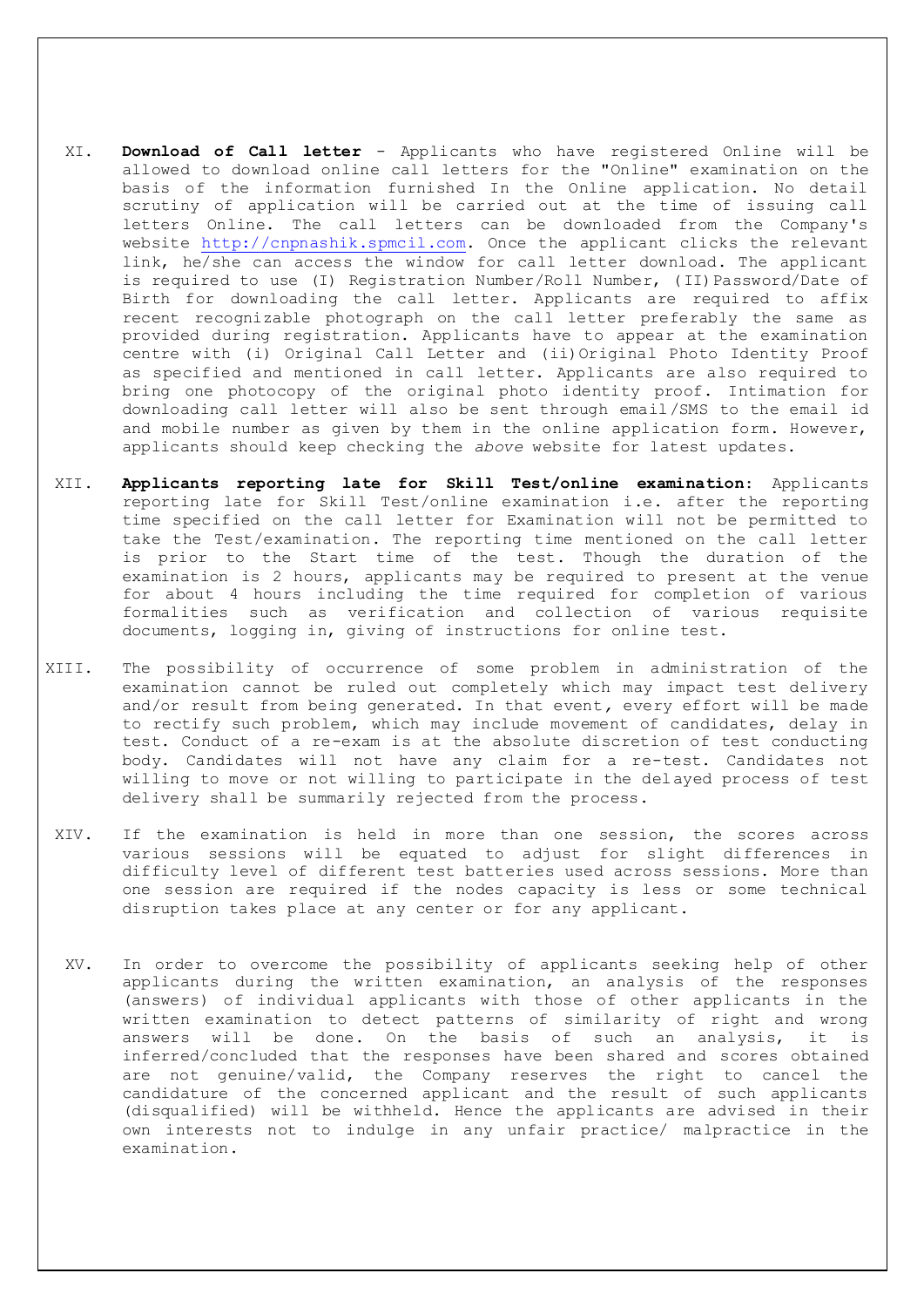XVI. Instances for providing incorrect Information and/or process violation by an applicant detected at any stage of the selection process will lead of disqualification of the applicant from the selection process and he/she will not be allowed to appear in any SPMCIL recruitment process in the future. If such instances go undetected during the current selection process but are detected subsequently, such disqualification will take place with retrospective effect.

#### **HOW TO APPLY**:

Applicants are requested to follow the detailed procedures/guidelines as Indicated below:

- **A. Application Registration Procedure**
- **B. Payment of fees Procedure**
- **C. Guidelines for Photograph & Signature Scan and Upload**
- D. **Other Guidelines**

**Applicants can apply online only from 01.12.2016 to 30.12.2016 and no other mode of application will be accepted**.

# **IMPORTANT POINTS TO BE NOTED BEFORE REGISTRATION**

Before applying online, applicants should**-**

- Scan their photograph and signature ensuring that both the photograph and signature adhereto the required specifications as *given* under Guideline for photograph & signature scan and upload.
- Have a valid personal email ID and mobile no., which should be kept active till the completion of this Recruitment Process. Company may send call letters for the Examination etc. through the registered e-mail ID. ln case an applicant does not have a valid personal e-mail id, he/she should create his/her new e-mail id and mobile no. before applying on-line and must maintain that email account and mobile number. Under no circumstances, he/she should share/mention email id to/or of any other person.
- PAYMENT OF FEE ON LINE: **01.12.2016 TO 30.12.2016**
- Bank Transaction charges for Online Payment of application fees/intimation charges will have to be borne by the applicant.

## **A) Application Registration Procedure**

- I. Applicants to visit Company's website http://cnpnashik.spmcil.com and open the link for filling the Online Application Form, click on the option" APPLY ONLINE" which will open a new screen.
- II. To register application, choose the tab "Click here for New Registration and enter Name, Contact details and Email id. A Provisional Registration Number and Password will be generated by the system and displayed on the screen. Applicant should note down the Provisional Registration Number and Password. An Email & SMS indicating the Provisional Registration number and Password will also be sent.
- III. In case the applicant is unable to complete the application form in one go, he/she can *save* the data already entered by choosing "SAVE AND NEXT" tab. prior to submission of the online application applicants are *advised* to use the "SAVE AND NEXT" facility to verify the details in the online application form and modify the same if required.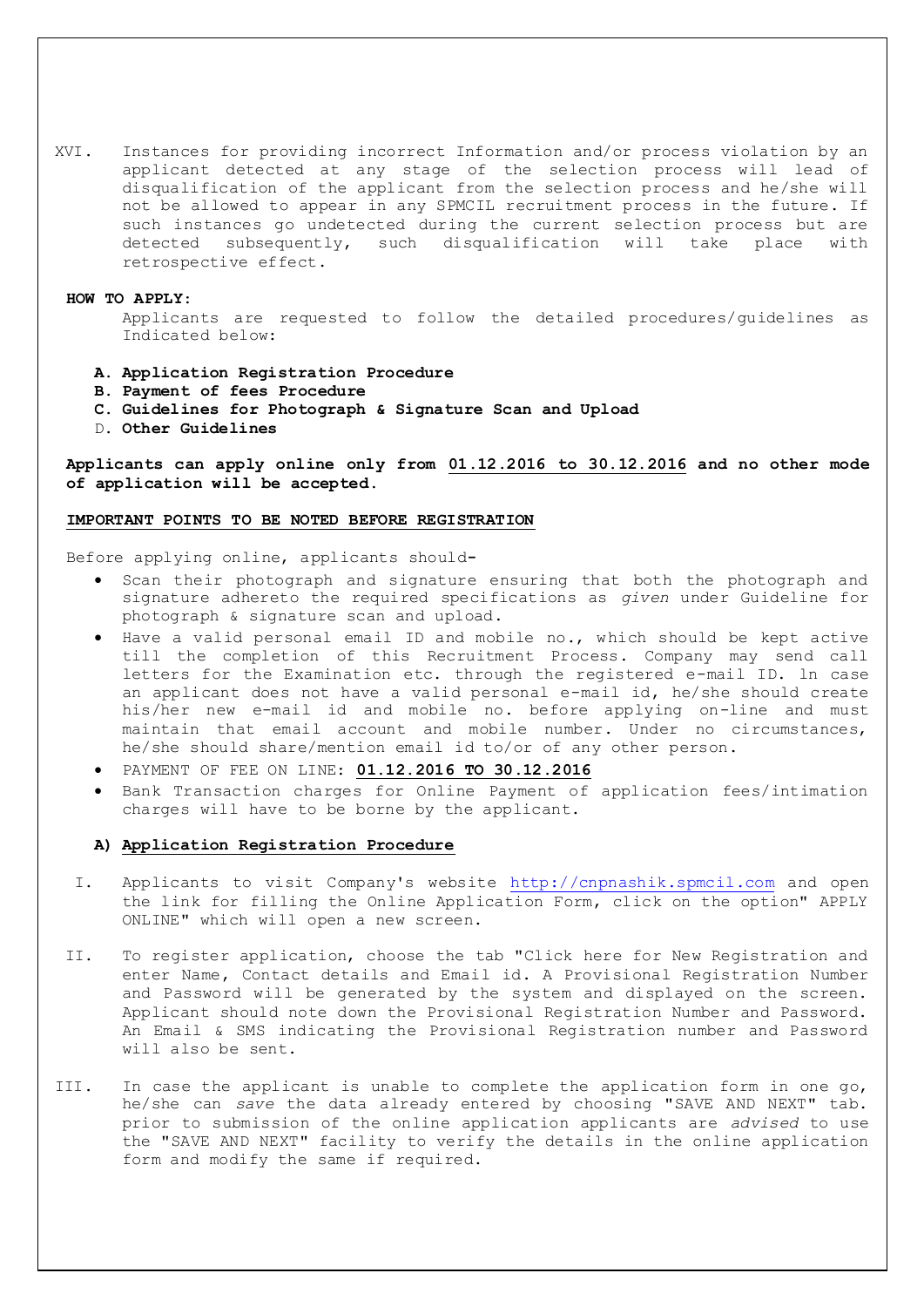- IV. Applicants are advised to carefully fill and verify the details filled in the online application themselves as no change will be possible/ entertained after clicking the FINAL SUBMIT BUTTON.
- V. The Name of the applicant or his /her Father/ Husband etc. should be spelt correctly in the application as it appears in the Certificates/ Mark sheets /Identity proof. Any change/alteration found may disqualify the candidature.
- VI. Validate your details and *Save* your application by clicking the 'Validate your details' and*'Save* & Next' button.
- VII. Applicants can proceed to upload Photo & Signature as per the specifications *given* in the Guidelines for Scanning and Upload of Photograph and Signature detailed under point – 8 C.
- VIII. Applicants can proceed to fill other details of the Application Form.
- IX. Click on the *Preview* Tab to preview and verify the entire application form before FINAL SUBMIT.
	- X. Modify details, if required, and click on 'FINAL SUBMIT' ONLY after verifying and ensuring that the photograph, signature uploaded and other details filled by you are correct.
- XI. Click on 'Payment' Tab and proceed for payment.
- XII. Click on 'Submit' button.

### **B) Payment of Fees procedure (Online Mode)**

- I. The application form is integrated with the payment gateway and the payment process can be completed by following the Instructions.
- II. The payment can be made by using Debit Cards (RuPay/Visa/ MasterCard/Maestro), Credit Cards, Internet Banking, IMPS, Cash Cards/ Mobile Wallets.
- III. After submitting your payment information in the online application form, PLEASE WAIT FOR THE INTIMATION FROM THE SERVER. DO NOT PRESS BACK OR REFRESH BUTTON IN ORDER TO AVOID DOUBLE CHARGE
	- IV. On successful completion of the transaction, an e-Receipt will be generated.
	- V. Non-generation of 'E-Receipt' indicates PAYMENT FAILURE. On failure of payment, Applicants are *advised* to login again using their Provisional Registration Number and Password and repeat the process of payment.
- VI. Applicants are required to take a printout of the e-Receipt and online Application Form.

# **Please note that if the same cannot be generated online transaction may not have been successful**.

- VII. For Credit Card users: All charges are listed in Indian Rupee. If you use a non-Indian credit card, your bank will convert to your local currency based on prevailing exchange rates.
- VIII. To ensure the security of your data, please close the browser window once your transaction is completed.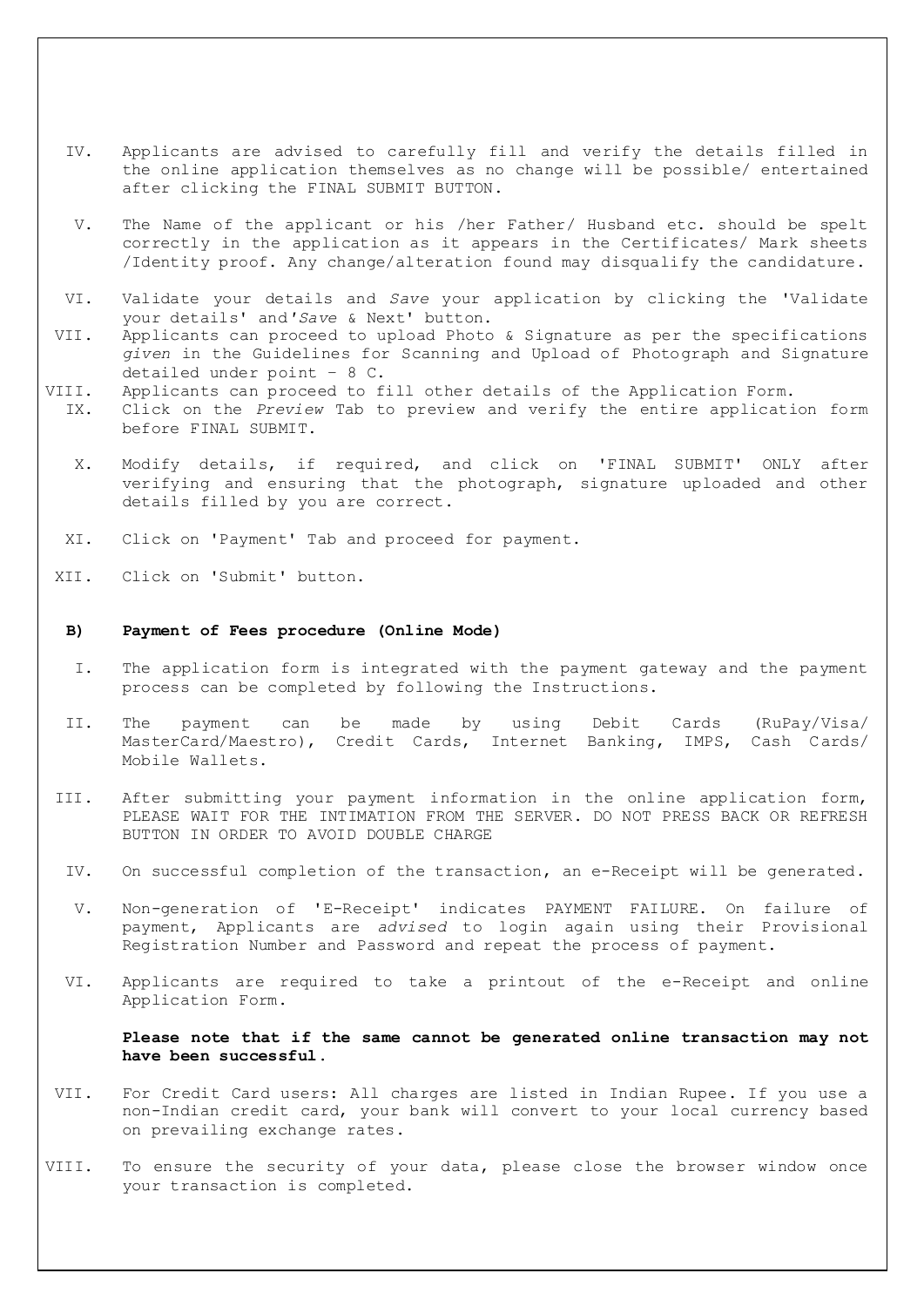- IX. There is facility to print application form containing fee details after payment of fees.
- X. No other mode of payment of fees will be accepted.
- **C. GUIDELINES FOR PHOTOGRAPH & SIGNATURE SCAN AND UPLOAD IN CASE THE FACE IN THE PHOTOGRAPH OR SIGNATURE IS UNCLEAR AND THE APPLICATION MAY BE REJECTED.**

# **APPLICANT MAY EDIT THE APPLICATION AND RE-UPLOAD THE PHOTOGRAPH/SIGNATURE IN SUCH CASE**.

**I.PHOTOGRAPH IMAGE**: Photograph must be a recent passport size colour picture.The picture should be in colour, against a light-coloured, preferably white, background. Look straight at the camera with a relaxed face.If the picture is taken on a sunny day, have the sun behind you, or place yourself in the shade, so that you are not squinting and there are no harsh shadows.

If you have to use flash, ensure there's no "redeye".If you wear glasses make sure that there are no reflections and your eyes can be clearly seen. Caps, hats and dark glasses are not acceptable. Religious headwear is allowed but it must not cover your face. Dimensions 200 x 230 pixels (preferred). Size of file should be between 20kb-50kb, Ensure that the size of the scanned Image is not more than 50KB. If the size of the file Ismore than 50KB, then adjust the settings of the scanner such as the DPI resolution, no. of colours etc., during the process of scanning.

#### **II. SIGNATURE IMAGE:**

The applicant has to sign on white paper with Black Ink pen. The signature must be signed only by the applicant and not by any other person. The applicant's signature obtained on the call letter and attendance sheet at the time of the examination should match the uploaded Signature. In case of mismatch, the applicant may be disqualified.

## **Dimensions**

140 x 60 pixels (preferred).

Size of file should be between 10kb -20kb. Ensure that the size of the scanned Image is not more than 20KB.

#### **III.SCANNING THE PHOTOGRAPH & SIGNATURE:**

Set the scanner resolution to a minimum of 200 dpi (dots per inch).

Set Colour to True Colour,

File Size as specified above.

Crop the Image in the scanner to the edge of the photograph/signature, then use theupload editorto crop the image to the final size (as specified *above).*

The image file should be JPG or JPEG format. An example file name is: image 0l .jpg or image 01.jpeg Image dimensions can be checked by listing the folder files or moving themouse over the file image icon. Applicants using MS Windows/MS Office can easily obtain photo and signature in .jpeg format not exceeding 5OKB & 20KB respectively by using MS Paint or MS Office Picture Manager, Scanned photograph and signature in any format Can be *saved* in .jpg format by using *'Save* As' option In the File menu and size canbe reduced below 50KB (photograph) & 20KB (signature) by using crop and then resize option [Please see point (i) & (ii) above for the pixel size in the 'Image' menu. Similar options are available in other photo editor also.

If the file size and format are not as prescribed, an error message will be displayed.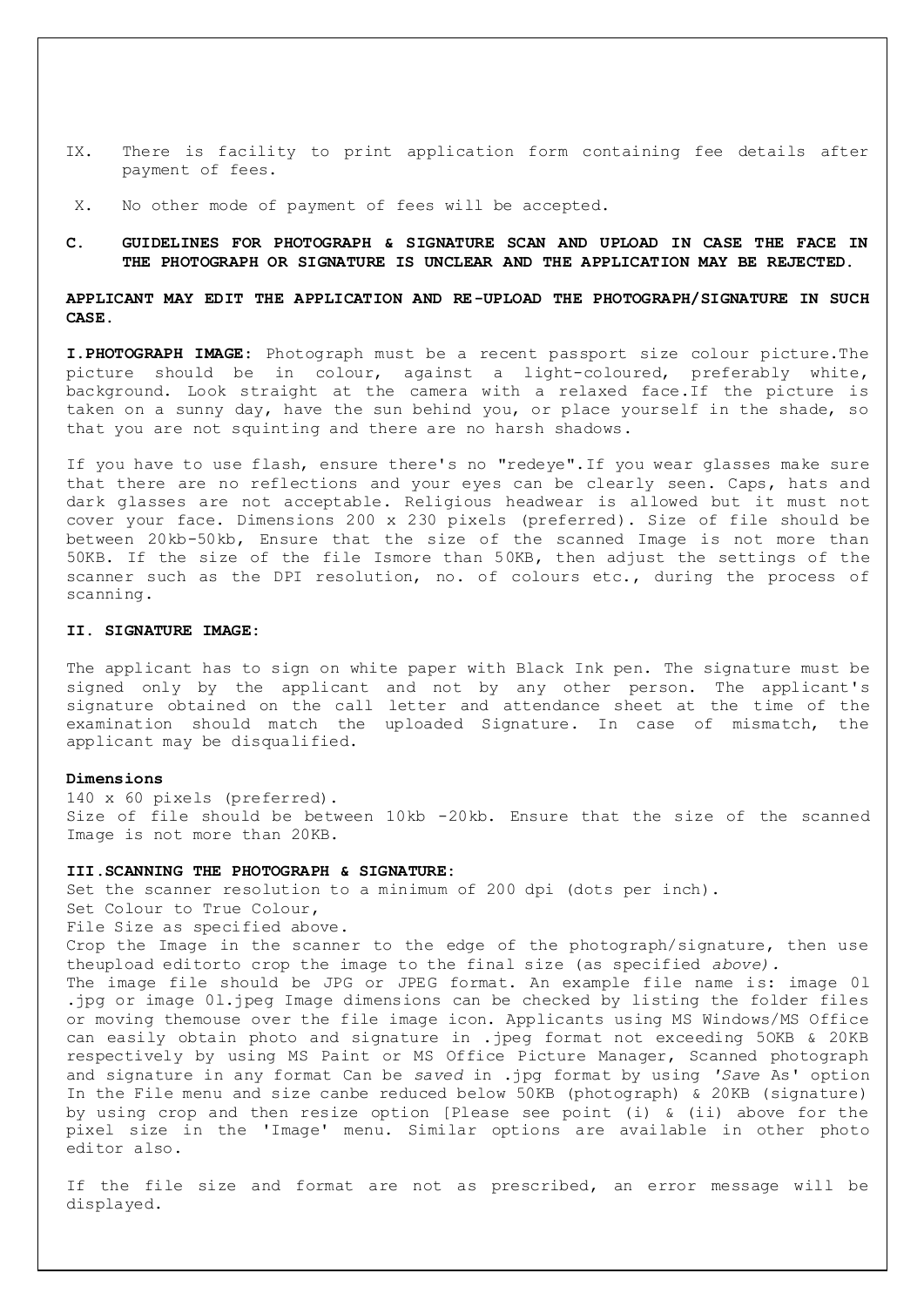While filling In the Online Application Form the applicant will be provided with a link to upload his photograph and signature.

## **IV. Procedure for Uploading the Photograph and Signature**

There will be two separate links for uploading Photograph and Signature. Click on the respective link "Upload Photograph / Signature". Browse & Select the location where the Scanned Photo/ Signature file has been saved. Select the file by clicking on it. Click the 'Upload' button

An online application which is incomplete in any respect such as without photograph and signature uploaded in the online application form/unsuccessful fee payment will not be considered as valid.

# **D. Other Guidelines**

 $\mathsf{I}$ 

- I. Applicants are advised In their own interest to apply on-line much before the closing date and not to wait till the last date to avoid the possibility of disconnection /inability/failure to log on to the Company's website on account of heavy load on internet website jam. CNP takes no responsibility for applicants not being able to submit their applications online within the last date on account of aforesaid reasons or for any other reason beyond the control of the CNP,
- II. Any information submitted by an applicant in his/her application shall be binding on the applicant personally and he/she shall be liable for prosecution / civil consequences in case the information /details furnished by him /her are found to be false at a later stage.
- III. CNP shall not be responsible for any application made/wrong information provided by an unauthorized person/institution. Applicants are advised not to share/mention their application details with/to anyone.
- IV. Identity Verification -In the examination hall as well as at the time of verification of certificates & Medical Examination, the call letter along with original and a photocopy of the candidate's currently valid photo identity such as PAN Card*/*Passport/Driving Licence/Voter's Card/Bank Passbook with photograph/ Photo identity proof issued by a Gazetted Officer on official letter head/ Photo identity proof issued by a People's Representative on official letter head/ valid recent Identity Card issued by a recognized College/University/Aadhar card/e-adhaar card with a photograph/ Employee ID card.

Identity Card with photograph should be submitted to the invigilator for verification. The applicant's identity will be verified with respect to his/her details on the call letter, in the Attendance List and requisite documents submitted. If identity of the applicant is in doubt the applicant may not be allowed to appear for the Examination. *Please note that Ration Card is not valid id proofs for this recruitment*

*exercise.*

Note: Applicants have to produce in original the photo identity proof and submit photocopy of the photo identity proof along with Examination call letter while attending the examination, without which they will not be allowed to take up the examination. Applicants must note that the name as appearing on the call letter (provided during the process of registration) should exactly match the name as appearing on the photo identity proof.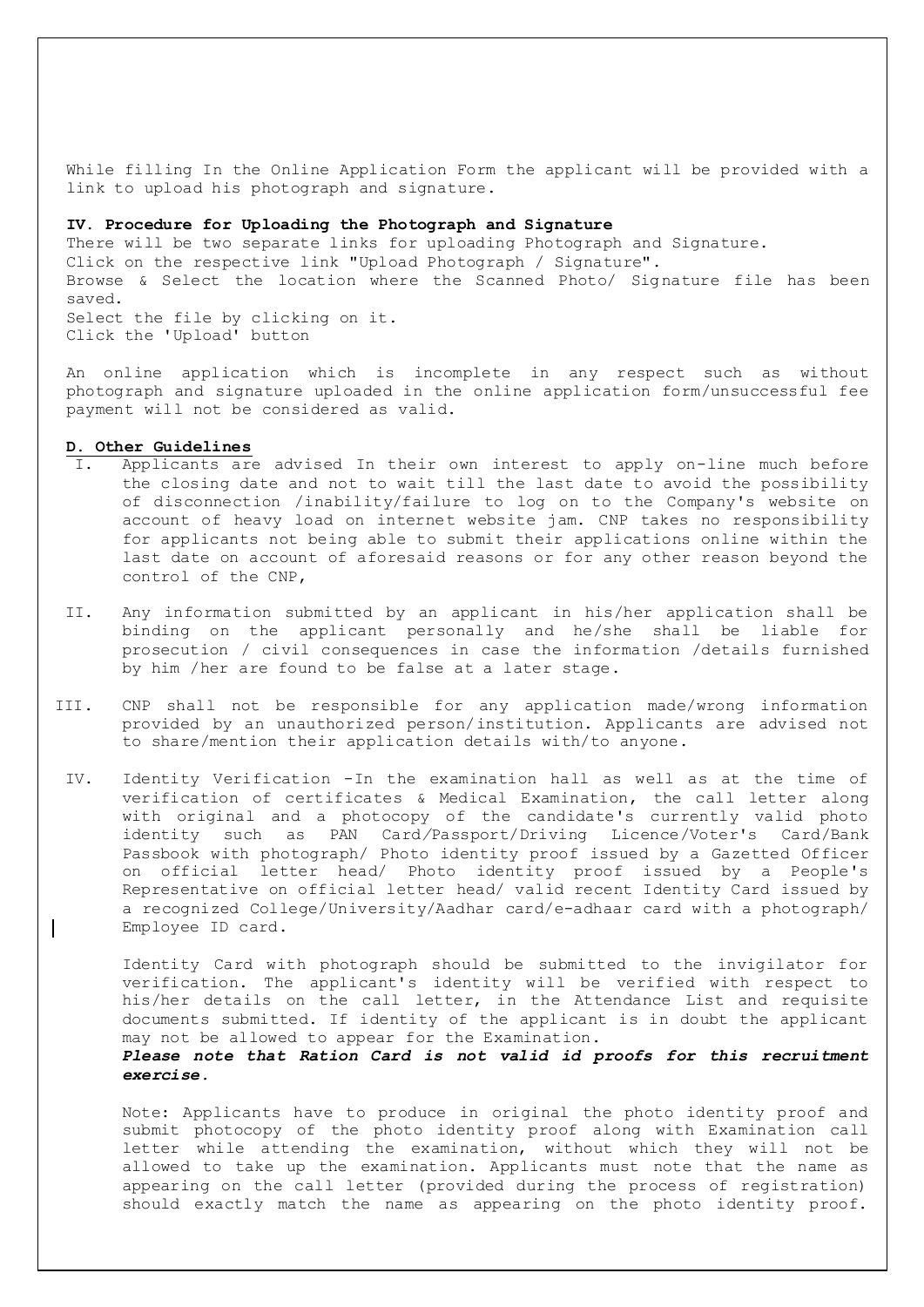Female applicants who have changed first/last middle name post marriage must take special note of this.

If there is any mismatch between the name indicated in the Call Letter and Photo Identity Proof, the applicant will not be allowed to appear for the examination. In case of candidates who have changed their name, will be allowed only if they produce original Gazette notification/their original marriage certificate / affidavit in original.

## v) **Action Against Applicants Found Guilty of Misconduct Use of Unfair means**

Applicants are advised in their own interest that they should not furnish any particulars that are false, tampered with or fabricated and should not suppress any material information while submitting online application. At the time of examination, verification of certificates or in a subsequent selection procedure, if anapplicant is (or has been) found guilty of using unfair means orimpersonating or procuring impersonation by any person or misbehaving in the examination hall or disclosing, publishing, reproducing, transmitting, storing or facilitating transmission and storage of contents of the test(s) or any information therein in whole or part thereof in any form or by any means, verbal or written, electronically or mechanically for any purpose orresorting to any irregular or improper means in connection with his/her candidature orobtaining support for his/her candidature by unfair means, or carrying mobile phones or similar electronic devices of communication in the examination hall such a candidate may, in addition to rendering himself/herself liable to criminal prosecution, be liable:

- a) to be disqualified from the examination
- b) to be debarred either permanently or for a specified period from any examination conducted by CNP
- c) for termination of service, if he/ she has already joined CNP
- 9. Applicants are advised to take a printout of the system generated application form, paste a photograph below the scanned photograph and sign across. Applicant should also sign at appropriate places.
- a) They should attach the following documents and keep them ready with them.
	- Self-attested copies of the certificates pertaining to age, educational qualification i.e Copies of all the marks sheets of all semesters/years and experience i.e Experience certificate on the letter head of employer.
	- Self-attested copies of Caste/Tribe certificates for SC/ST/OBC applicants. The Certificates should have been issued by the Competent Authority for claiming the benefits of reservation in Civil Posts and services for these categories under the Government of India
	- A copy of the Disability certificate Issued by the Competent Authority as prescribed by Government of India from PWD applicants. Candidates having less than 40% disability are not eligible for concessions meant for PWD candidates.
	- Ex-Servicemen applicants should keep a copy of discharge certificate.
- b) Applicants in their own interest should keep all the above documents ready with them and should only be submitted at the time of verification or if advised to submit at any date after being shortlisted for further selection process on the basis of written examination results. Any discrepancy in the online application and documents submitted, if found at a later stage shall be liable for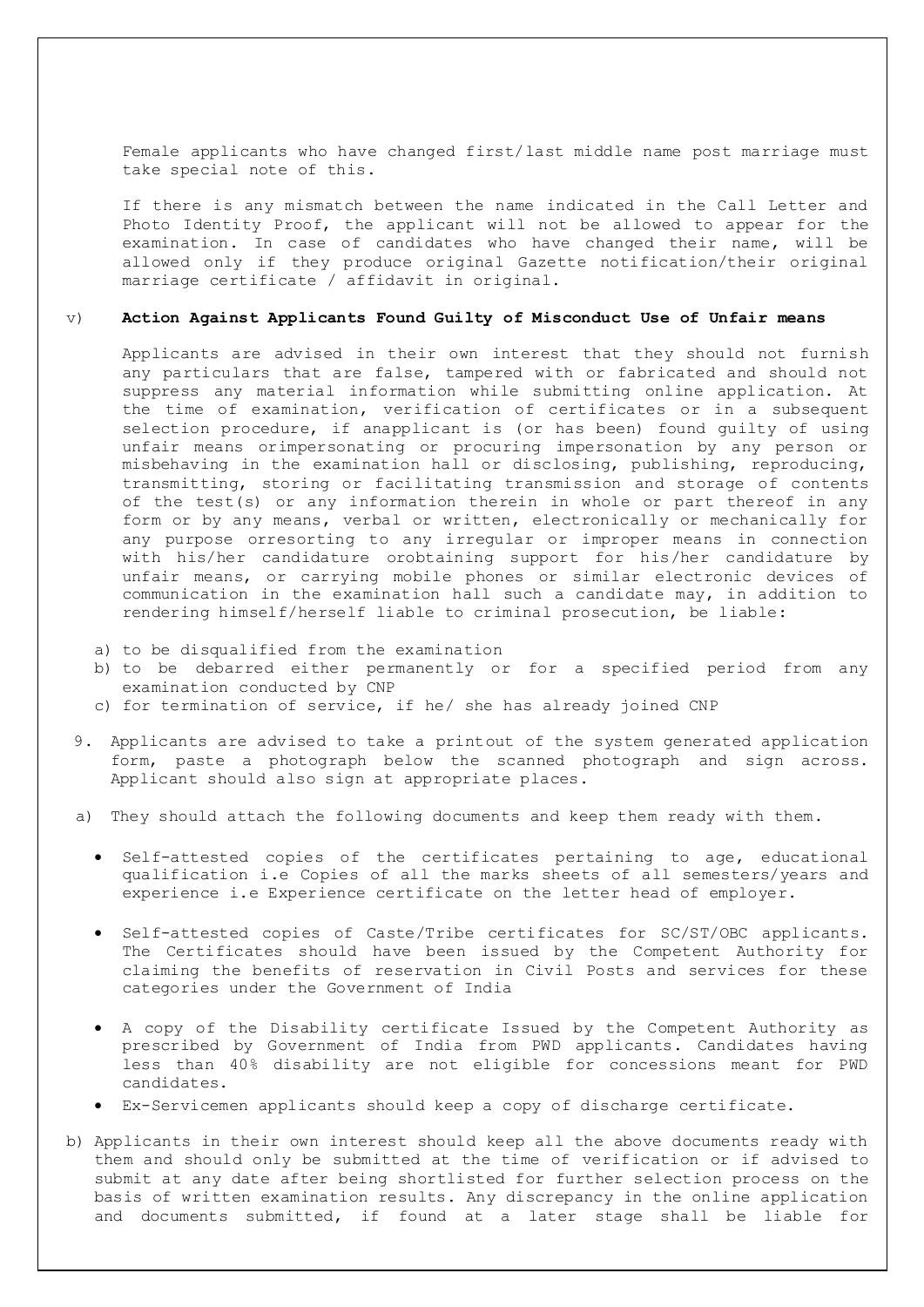rejection of his/her candidature. The applicants should ensure that the signatures appended by them in all the places viz. in online application, call letter, attendance sheet etc. and in all correspondences with the Company in future should be identical and there should be no variation of any kind.

c) An 'Information Handout' booklet will be made available to the applicants on the Company's website http://cnpnashik.spmcil.com which may be downloaded along with the call letter for online examination.

### 10. **The applicants may note the following:**

- I. The SC/ST/PWD applicants claiming reservation in eligibility criteria should keep a photocopy of the Caste/Tribe/ Disability Certificate issued by the Competent Authority, the Government of India format for claiming the benefits of reservation in Civil Posts and services for these categories under the Government of India at the time of verification or at any date after being advised about the same.
- II. Persons with Disability must produce a copy of the certificate of their disability issued by authorities empowered to issue such certificates at the time of verification or on any date after being advised about the same.
- III. The applicants belonging to OBC should submit a photocopy of the certificate Issued by the Competent Authority in the format prescribed for claiming benefits of reservations for Other Backward Classes in Civil Posts and services under the Government of India at the time of certificates verification or on any date after being advised about the same. The certificate, inter alia, must specifically state that the applicant does not belong to the socially advanced sections/Creamy Layer. The certificate should have been obtained from the Competent Authority. The applicant should not belong to the socially advanced sections/Creamy Layer as on the last date of application. The OBC applicants coming under 'Creamy Layer' will be treated as "GENERAL" category applicant and hence they should select their category in online application as 'GENERAL'. It may be noted that only the castes/subcastes figuring in the Central List (Govt. of India) will be considered accordingly OBC caste/Sub-caste figuring in the concerned State list but not in Central List will not be considered under OBC category.
	- IV. Applicants already in service of *Govt.*/Quasi Govt. Organisations. Public Sector Banks/Undertakings and Autonomous Bodies will have to keep a photocopy of the **"No Objection Certificate"** from their employer along with the print out of the application and submit the original for verification at the time of online Test. However, at the time of reporting for duty after selection, a proper and unconditional relieving order/discharge certificate from the previous employer will have to be produced by the applicant in absence of which he/she will not be allowed to join the Company.
	- V. Persons who have been dismissed from the service of any organisation need not apply.
- VI. The decision of CNP, in all matters relating to this recruitment will be final and binding on the applicants. No correspondence or personal enquiries shall be entertained by CNP in this behalf.
- VII. Selected candidates are liable to be posted to any of the Mint/Presses.
- VIII. The seniority of the candidates on appointment will be as decided by the Company.